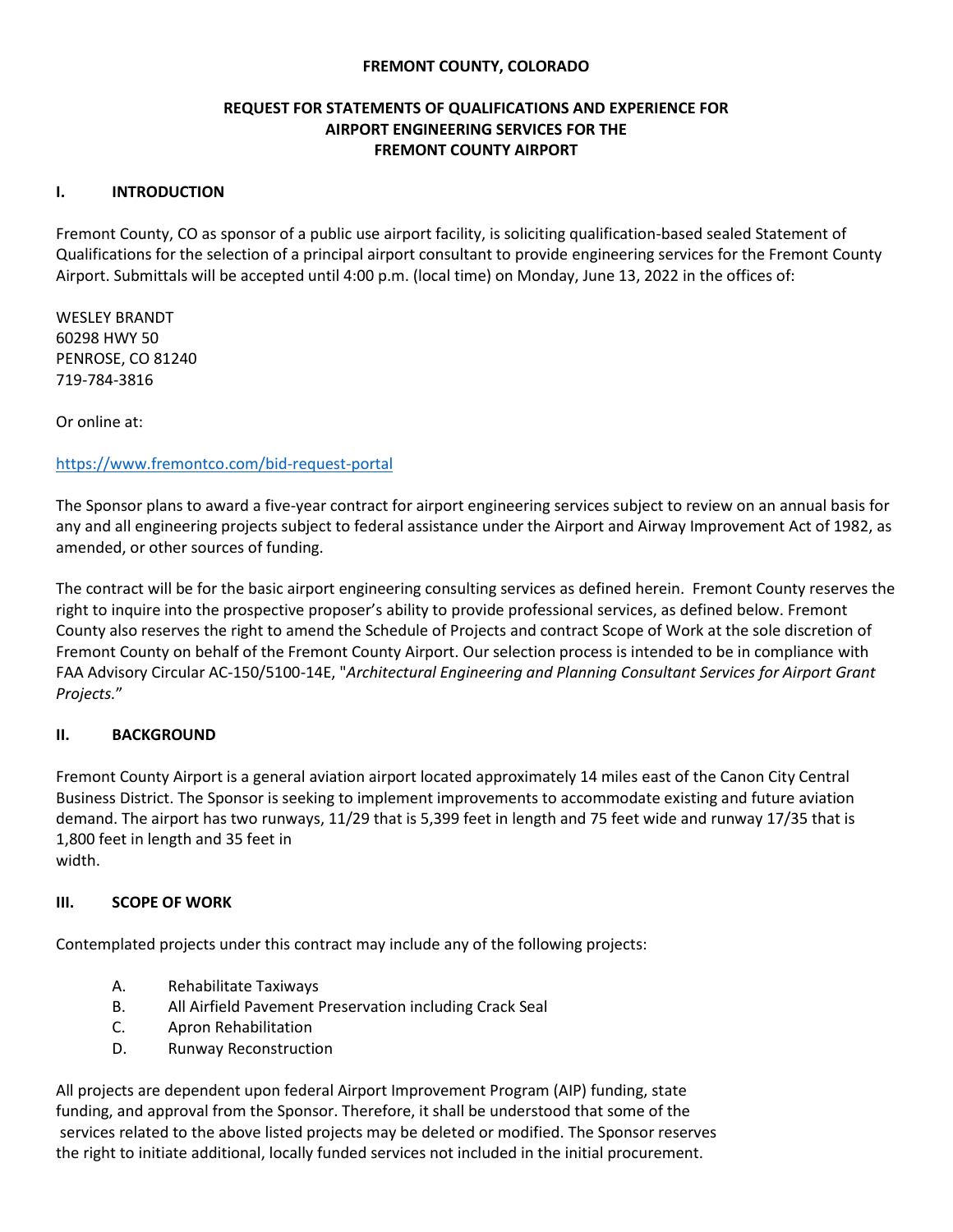Basic engineering services are utilized in four distinct and sequential phases. Proposers are required to set out their qualifications and to propose on the following scope of work.

- A. Preliminary Phase: This phase involves those activities required for defining the scope of a project and establishing preliminary requirements, including, but not limited to, the following:
	- 1. Conferring with the Sponsor on project requirements, programming, finances, schedules, early phases of the project, and other pertinent matters, and meeting with the Federal Aviation Administration (FAA) and other concerned agencies and parties on matters affecting the project.
	- 2. Assisting the Sponsor in the preparation of necessary pre-applications, applications, and required documents for federal grants, including exhibits and Disadvantaged Business Enterprise (DBE) plan(s) and goals.
	- 3. Planning, procuring, and/or preparing necessary surveys, field investigations, and architectural and engineering studies required for preliminary design considerations.
	- 4. Developing design schematics, sketches, environmental and aesthetic considerations, project recommendations, preliminary layouts, and cost estimates.
- B. Design Phase: This phase includes all activities required to undertake and accomplish a full and complete project design, including, but not limited to, the following:
	- 1. Conducting and attending meetings and design conferences with the Sponsor to obtain information and to coordinate or resolve design matters.
	- 2. Evaluation of engineering data and field investigation(s), geotechnical engineering, surveys, architectural engineering, and environmental studies prepared to support the design.
	- 3. Preparing necessary engineering reports and recommendations.
	- 4. Preparing detailed design and construction plans, technical specifications, and contract documents.
	- 5. Preparing cost estimates.
	- 6. Providing copies of plans, specifications, and contract documents for review.
- C. Bidding or Negotiation Phase: At a minimum, provide plans, specifications, and all bid documents. The phase also includes assisting the Sponsor in advertising and securing bids, negotiating for services, analyzing bid results, furnishing recommendations on the award of contracts, and preparing contract documents.
- D. Construction Phase: This phase includes all basic services rendered after the award of a construction contract, including, but not limited to, the following:
	- 1. Providing consultation and advice to the owner during all phases of construction.
	- 2. Representing the Sponsor at preconstruction conferences.
	- 3. Preparation of construction management plans and review of contract construction schedule.
	- 4. On-Site construction inspection and management, involving the services of a resident engineer, inspector or manager, full-time or periodically during the construction or installation phase of a project as required by the Sponsor, and providing appropriate progress reports to the Sponsor and FAA.
	- 5. Review and comments on shop drawings submitted by contractors for compliance with design concepts.
	- 6. Review and comments on mix design, laboratory and mill test reports of materials, and equipment submitted by the contractor.
	- 7. Preparing and negotiating change orders and supplemental agreements.
	- 8. Observing or reviewing performance test(s) required by specifications.
	- 9. Determining payment amounts to contractors and assisting the Sponsor in the preparation of payment requests for amounts reimbursable from grant projects.
	- 10. Conduct wage rate interviews in accordance with federal standards.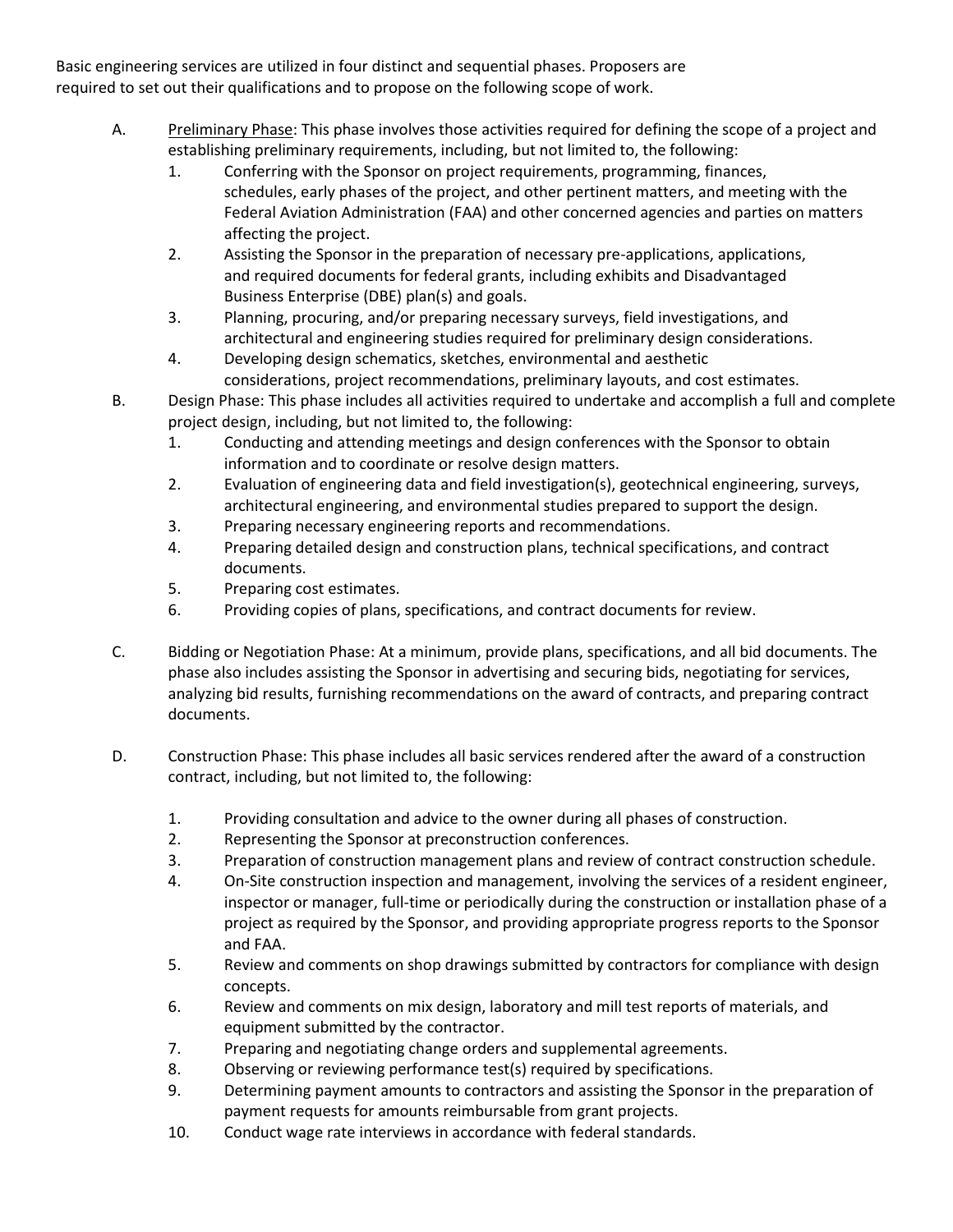- 11. Make final inspection and submit a final construction report for the completed project to the owner.
- 12. Prepare record drawings of the project; revise ALP to reflect as-constructed conditions.
- 13. Assist owner with project closeout documents.
- E. Proposers may be required to provide other technical services, or subcontract with third party individuals or companies for such services. Technical services include, but are not limited to, the following:
	- 1. Soils investigation, including core sampling, laboratory testing, related analyses, and reports.
	- 2. Detailed mill, shop, and/or laboratory inspections of materials and equipment.
	- 3. Land surveys and topographic maps.
	- 4. Field and/or construction surveys.
	- 5. Miscellaneous plans, studies, and assessment reports, including environmental, noise, drainage, etc.
	- 6. Assist Sponsor in preparing equipment (i.e., snow removal, Airport Rescue and Fire Fighting, etc.) specifications for procurement or procurement purposes.
	- 7. Prepare benefit-cost analysis.

### **IV. CONTRACT LIMITATIONS**

- A. All parties competing for the work are advised that the work may be accomplished over the course of several grant projects.
- B. All parties are advised that some of the services listed may not be required and that the sponsor reserves the right to initiate additional procurement actions for any of the services included in the initial procurement.
- C. The services are limited to those projects which are expected to be initiated within five years of the date the contract is signed by the consultant.
- D. Do not include any information regarding your fee structure with your proposal. The negotiations of the fee services, i.e., those included in this procurement action but not in the initial contract, shall occur at the time those services are needed. A cost analysis shall be performed for each of these negotiations. If a price cannot be agreed upon between the sponsor and the selected firm, negotiations may be terminated and a new procurement action initiated.
- E. A formal contract will be entered into with the selected proposer.

### **V. SELECTION PROCESS**

The selection process will be in strict accordance with Federal Aviation Advisory Circular 150/5100-14E, "Architectural, Engineering and Planning Consultant Services for Airport Grant Projects", and 2 CFR Part 200. Fees will be negotiated for projects on a task order basis as grants are obtained. Cost or fee information is not to be submitted with this proposal. The contract issued to the successful consultant is subject to the provisions of Executive Order 11246 (Affirmative Action to Ensure Equal Employment Opportunity) and to the provisions of the Department of Transportation Regulation 49 CFR Part 26 (Disadvantaged Business Participation). DBE firms are encouraged to participate.

## **VI. CONTENTS OF STATEMENT OF QUALIFICATIONS**

A. Statements of Qualifications must be no more than 25 pages, exclusive of cover letters or letters of transmittal containing introductory language only. The Statement of Qualifications should include: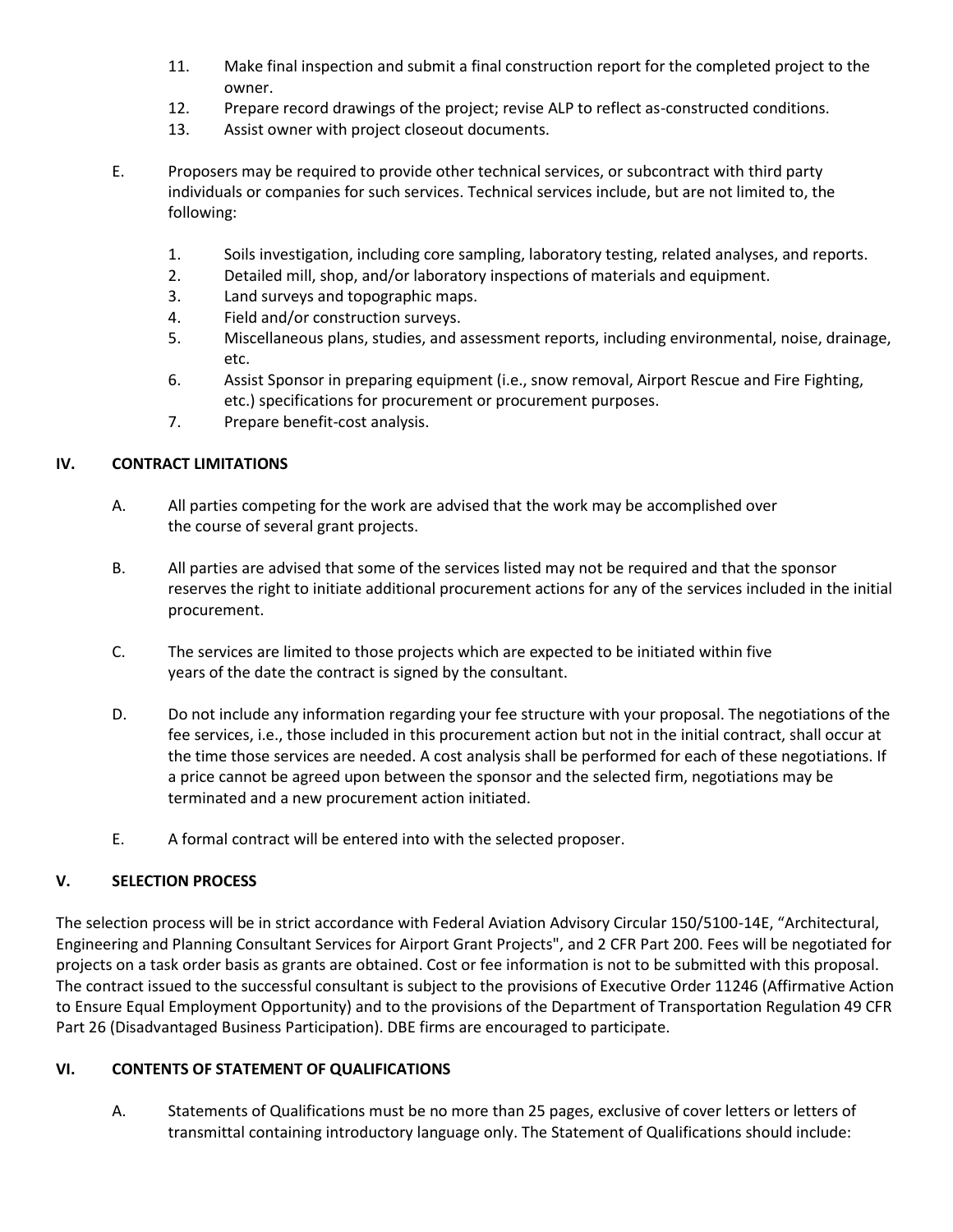- 1. A cover letter.
- 2. A narrative statement detailing the firm's understanding of the requirements of the Sponsor and the capability to perform all or most aspects of the engineering projects proposed.
- 3. A general description of the firm, including company organizational structure, size of company, recent experience in comparable airport/aviation projects, and experience with projects funded by FAA AIP grants.
- 4. Identification of those key individuals who will be involved in the proposed project(s), setting forth their qualifications, backgrounds, experience, and specific responsibilities.
- 5. A representative list of previous clients and representative project comparable to the proposed engineering projects listed above. Include contact person, airport, projects(s), and phone numbers.
- 6. Demonstrated capability to meet schedules/deadlines without delays, cost escalations, overruns, or contractor claims.
- 7. Evidence of general liability and professional liability insurance.
- 8. All submittals must be received at the address and by the date and time specified herein. Submittals must contain the name, address, and daytime telephone number for the individual authorized to enter into a contract with the sponsor.
- B. The Sponsor invites firms to submit Statements of Qualifications to perform the above- described services. Interested firms should submit one (1) copy of the Statement of Qualifications no later than Monday, June 13, 2022 at 4:00 p.m. MDT to:

## WESLEY BRANDT 60298 HWY 50 PENROSE, CO 81240 719-784-3816

## Or online at:<https://www.fremontco.com/bid-request-portal>

- C. Any submittal received after the identified date and time will be returned unopened.
- D. All packages must be submitted in a sealed envelope and clearly marked on the outside: "STATEMENT OF QUALIFICATIONS FOR AIRPORT ENGINEERING SERVICES".
- E. Proposals must contain the name, address, email address, and daytime telephone number for contact person(s) to who additional selection process requests should be communicated.
- F. Following the selection process, the proposal for the selected Proposer shall be made available for public review, except for any items that the Proposer has requested, in writing, to remain confidential under applicable law.

# **VII. REQUESTS FOR CLARIFICATION**

Any requests for clarification of additional information deemed necessary by any respondent to present a proposal shall be submitted in writing, via postal service, email, or fax, to Mr. Wesley Brandt, Airport Manager referencing this request Written requests must be received a minimum of five (5) calendar days prior to the submission deadline. Any requests received after this deadline will not be considered. All requests received prior to the deadline will be responded to by Mr. Brandt in the form of an addendum addressed to all prospective respondents.

Direct contact with County elected officials, members of the Airport Board, or County staff (with the exception of the Airport Manager) during the selection process, except when and in the manner expressly authorized by the Request for Statement of Qualification documents, is strictly prohibited and may render the submittal as non-compliant. Violation of this requirement is grounds for disqualification from the process.